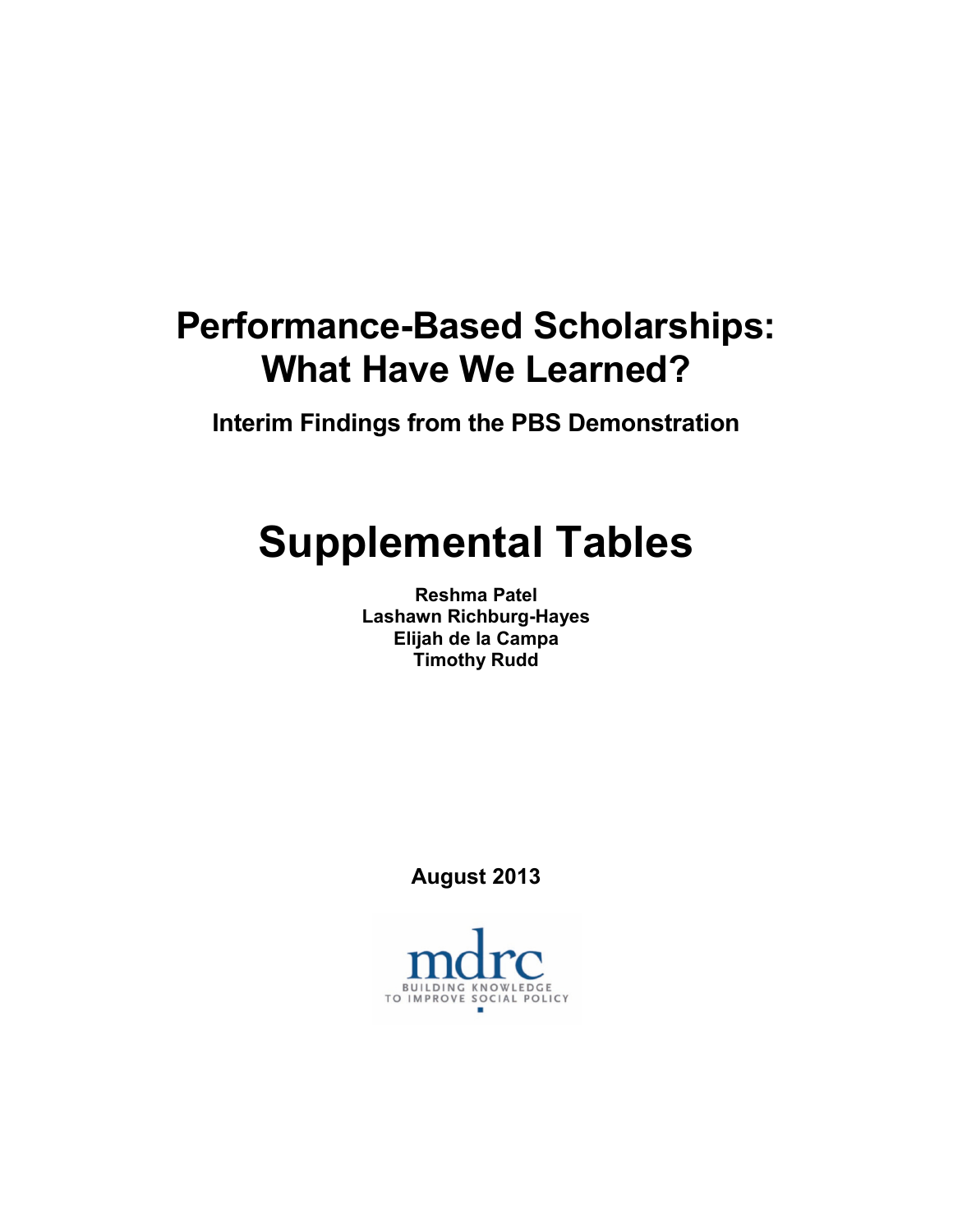# **Funders of the Performance-Based Scholarship Demonstration**

The launch of the Performance-Based Scholarship Demonstration was made possible by the generous support of the Bill and Melinda Gates Foundation. The operation and research for the demonstration at various sites was enabled by support from:

- The Bill and Melinda Gates Foundation California Student Aid Commission
- The College Access Foundation of California
- Open Society Foundations
- The Helios Education Foundation
- 
- 
- 
- The Ohio Department of Job and Family Services through the Ohio Board of Regents
- 
- Institute of Education Sciences, U.S. Department of Education
- 
- The City University of New York: Borough of Manhattan Community College and Hostos Community College
- The Joyce Foundation Hillsborough Community College
- The Kresge Foundation Lorain County Community College
- NYC Center for Economic Opportunity The Los Angeles Chamber of Commerce
	- Owens Community College
	- Pima Community College
- The Robin Hood Foundation Sinclair Community College
	- UNCF
	- University of New Mexico

Dissemination of MDRC publications is supported by the following funders that help finance MDRC's public policy outreach and expanding efforts to communicate the results and implications of our work to policymakers, practitioners, and others: The Annie E. Casey Foundation, The George Gund Foundation, Sandler Foundation, and The Starr Foundation.

In addition, earnings from the MDRC Endowment help sustain our dissemination efforts. Contributors to the MDRC Endowment include Alcoa Foundation, The Ambrose Monell Foundation, Anheuser-Busch Foundation, Bristol-Myers Squibb Foundation, Charles Stewart Mott Foundation, Ford Foundation, The George Gund Foundation, The Grable Foundation, The Lizabeth and Frank Newman Charitable Foundation, The New York Times Company Foundation, Jan Nicholson, Paul H. O'Neill Charitable Foundation, John S. Reed, Sandler Foundation, and The Stupski Family Fund, as well as other individual contributors.

The findings and conclusions in this report do not necessarily represent the official positions or policies of the funders.

For information about MDRC and copies of our publications, see our Web site: www.mdrc.org.

Copyright © 2013 by MDRC®. All rights reserved.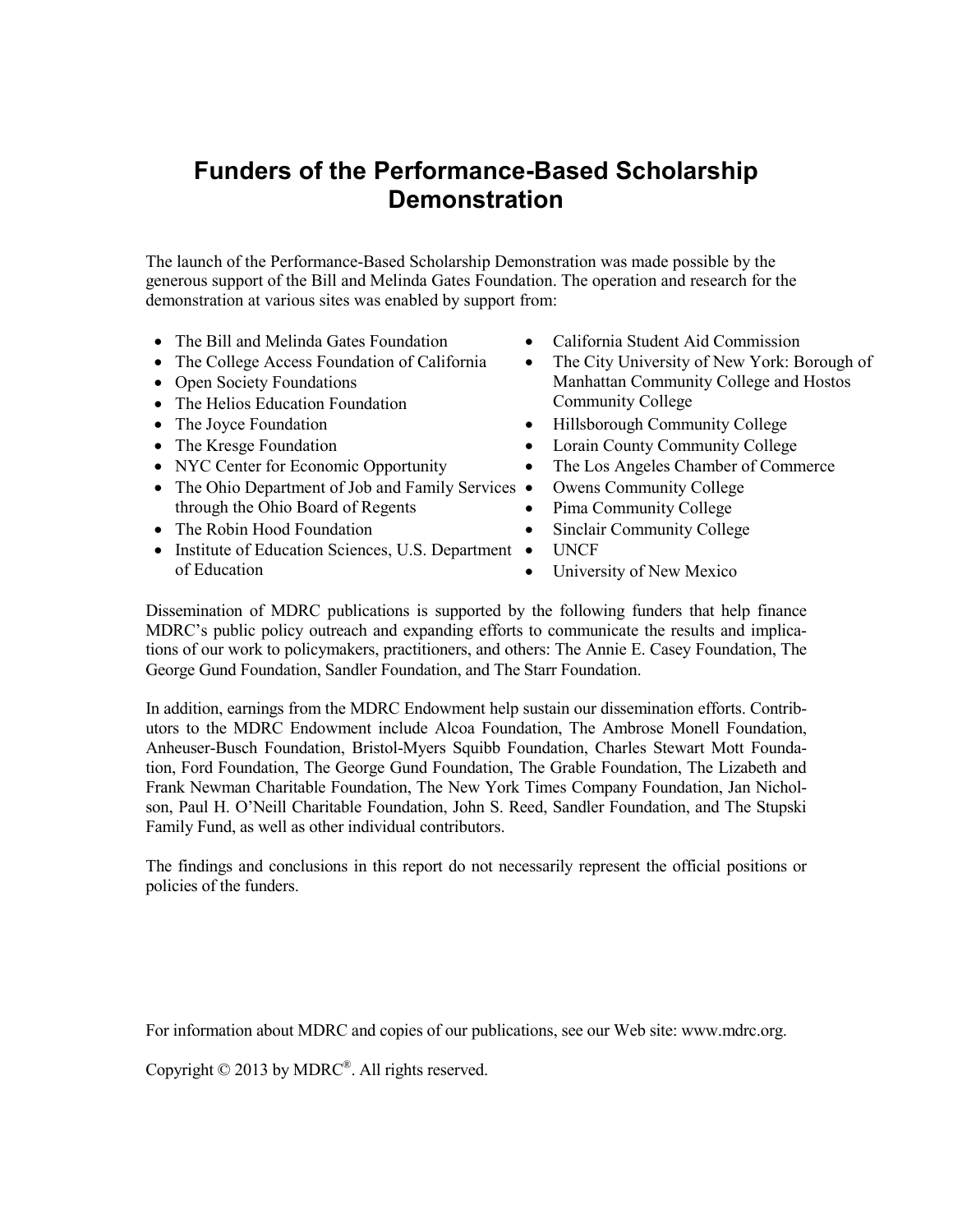# **Contents**

# **Table**

| 1             | Year 1 Academic Outcomes Among Sample Members                                                        |    |
|---------------|------------------------------------------------------------------------------------------------------|----|
| 2             | Year 2 Academic Outcomes Among Sample Members                                                        | 3  |
| 3             | Credits Earned as of the End of the First Year by Five Groups, by<br>Subgroup                        | 5  |
| 4             | Percentage Registered at the Beginning of the Second Year at Six<br>Sites, by Subgroup               |    |
| 5             | Year 1 Financial Aid Outcomes                                                                        | 9  |
| <b>Figure</b> |                                                                                                      |    |
| 1             | Average Scholarship Amount Received Among Program Group<br>Members, by Site: First Two Program Terms | 10 |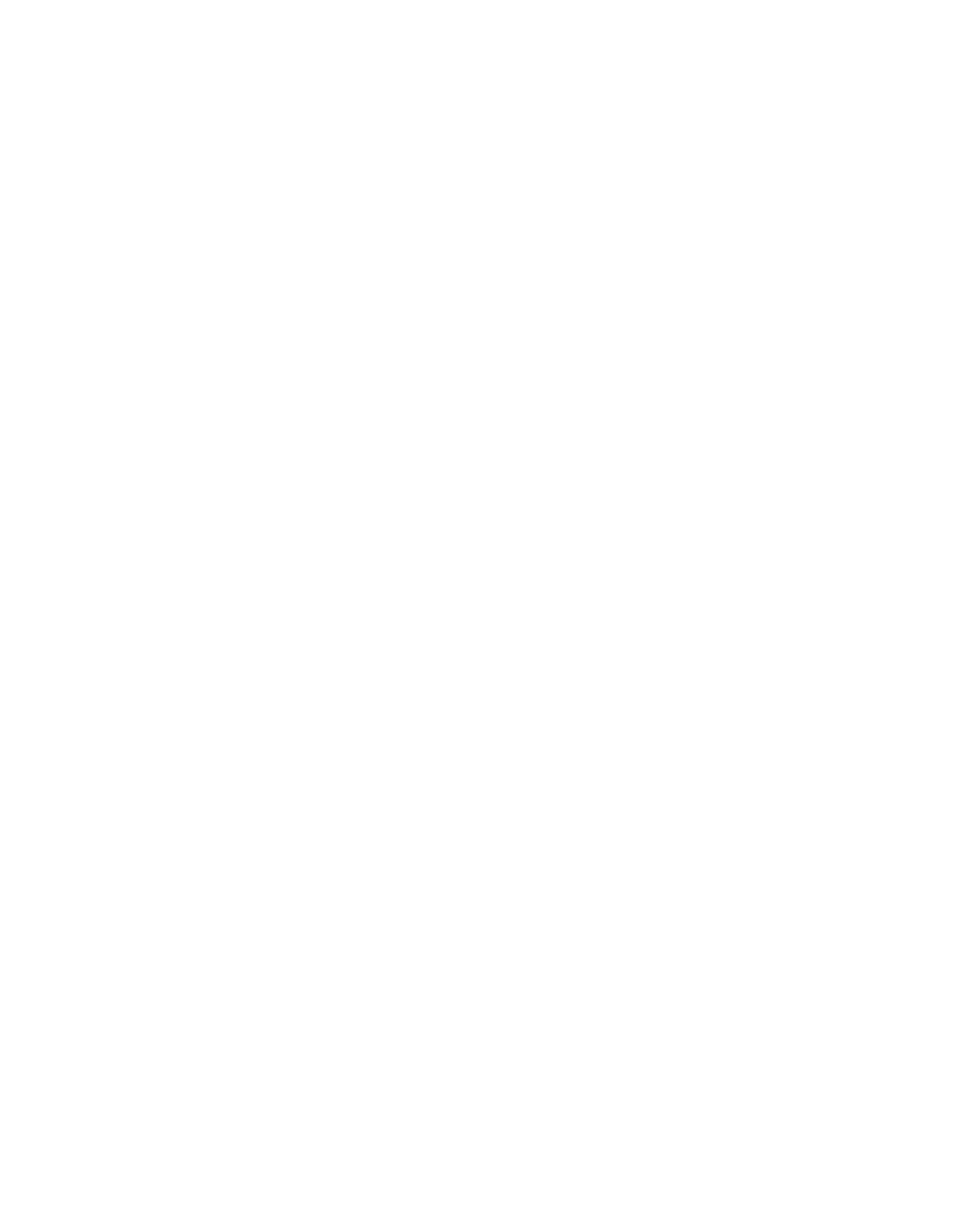# **Supplementary Table 1**

# **Year 1 Academic Outcomes Among Sample Members**

|                                                                                |       | Sample Program | Control |                  | Percentage |
|--------------------------------------------------------------------------------|-------|----------------|---------|------------------|------------|
| Program                                                                        | Size  | Group          |         | Group Difference | Change     |
|                                                                                |       |                |         |                  |            |
| Registered in second program term $(\frac{9}{6})^a$<br>Opening Doors Louisiana | 537   | 57.1           | 38.9    | $18.1***$        | 46.6       |
| Arizona                                                                        | 1,028 | 78.6           | 74.0    | $4.6*$           | 6.2        |
| California <sup>b</sup>                                                        |       |                |         |                  |            |
|                                                                                | 4,642 | 87.6           | 83.9    | $3.8***$         | 4.5        |
| Florida                                                                        | 1,075 | 78.6           | 77.1    | 1.6              | 2.0        |
| New Mexico                                                                     | 1,081 | 91.6           | 91.2    | 0.4              | 0.5        |
| New York                                                                       | 1,502 | 78.1           | 76.6    | 1.6              | 2.0        |
| Ohio                                                                           | 2,285 | 79.5           | 79.1    | 0.4              | 0.5        |
| Credits earned as of one year after random assignment                          |       |                |         |                  |            |
| Opening Doors Louisiana                                                        | 537   | 11.0           | 7.7     | $3.3***$         | 43.7       |
| Arizona                                                                        | 1,028 | 16.1           | 14.3    | $1.7$ **         | 12.2       |
| Florida                                                                        | 1,075 | 14.9           | 13.9    | 1.0              | 7.3        |
| New Mexico                                                                     | 1,081 | 25.7           | 24.8    | 0.9              | 3.7        |
| New York                                                                       | 1,502 | 16.3           | 15.5    | $0.9 *$          | 5.6        |
| Ohio                                                                           | 2,285 | 15.6           | 13.9    | $1.7***$         | 12.1       |
| Met academic benchmark in first program term (%) <sup>c</sup>                  |       |                |         |                  |            |
| Opening Doors Louisiana                                                        | 537   | 43.7           | 29.5    | $14.2$ ***       | 48.2       |
| Arizona                                                                        | 1,028 | 37.9           | 29.4    | $8.5***$         | 28.9       |
| Florida                                                                        | 1,075 | 56.9           | 47.8    | $9.1***$         | 19.0       |
| New Mexico                                                                     | 1.081 | 80.2           | 78.5    | 1.7              | 2.2        |
| New York                                                                       | 1,502 | 71.4           | 70.5    | 0.9              | 1.3        |
| Ohio                                                                           | 2,285 | 33.2           | 26.3    | $7.0***$         | 26.4       |
| Met academic benchmark in second program term (%) <sup>d</sup>                 |       |                |         |                  |            |
| Opening Doors Louisiana                                                        | 537   | 32.5           | 17.3    | 15.2 ***         | 87.8       |
| Arizona                                                                        | 1,028 | 28.3           | 16.9    | $11.4$ ***       | 67.6       |
| Florida                                                                        | 1,075 | 39.5           | 34.9    | 4.6              | 13.1       |
| New Mexico                                                                     | 1,081 | 49.8           | 32.3    | $17.6$ ***       | 54.4       |
| New York                                                                       | 1,502 | 57.4           | 56.8    | 0.6              | 1.1        |
| Ohio                                                                           | 2,285 | 28.8           | 18.3    | $10.5$ ***       | 57.5       |
|                                                                                |       |                |         |                  |            |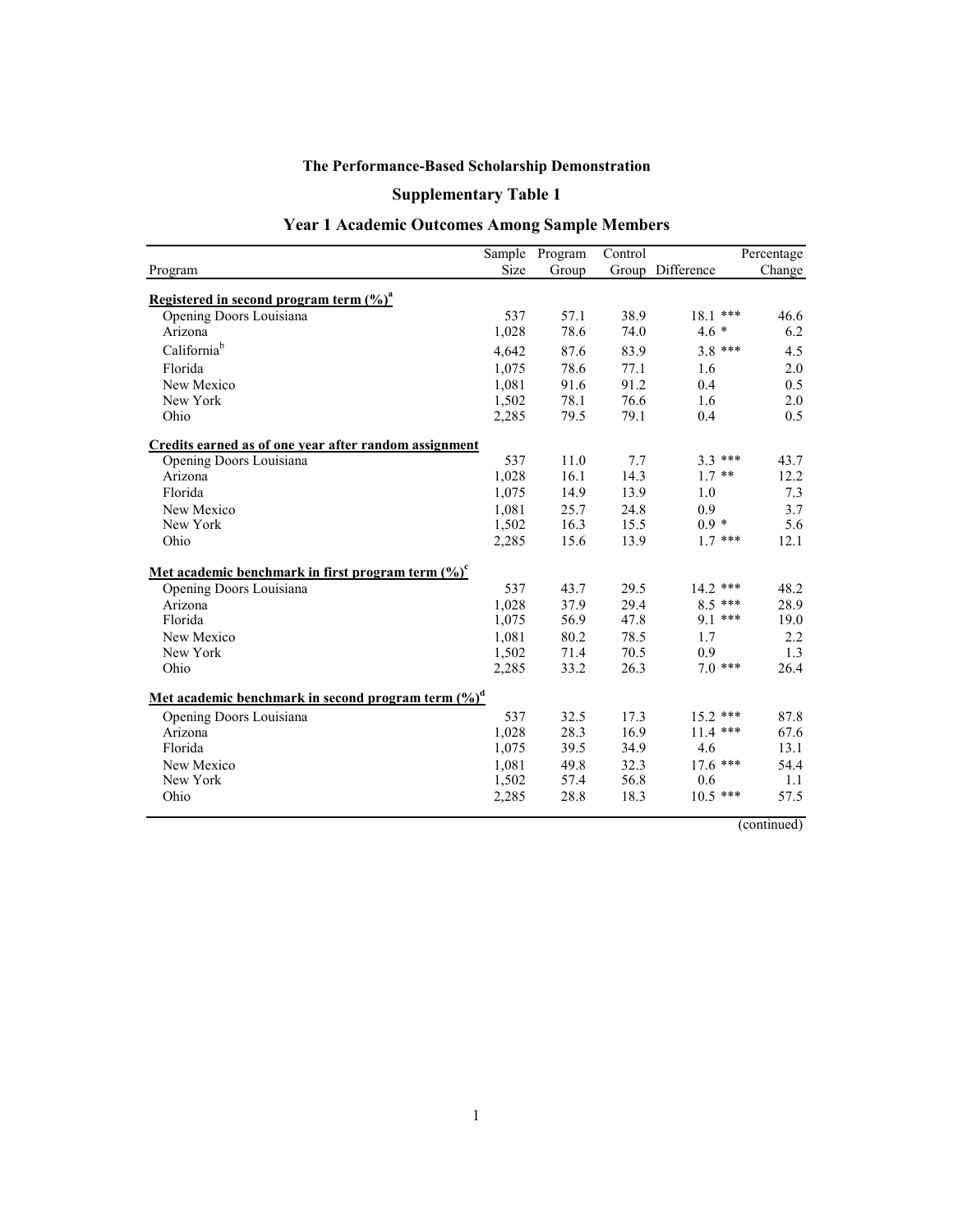#### **Supplementary Table 1 (continued)**

SOURCES: MDRC calculations using transcript data from the National Student Clearinghouse, Delgado Community College, Louisiana Technical College, Pima Community College, Hillsborough Community College, the University of New Mexico, Borough of Manhattan Community College, Hostos Community College, and the Ohio Board of Regents.

NOTES: A two-tailed t-test was applied to differences between research groups. Statistical significance levels are indicated as:  $*** = 1$  percent;  $** = 5$  percent;  $* = 10$  percent.

Rounding may cause slight discrepancies in sums and differences.

Estimates for all sites, excluding California, are adjusted by research cohort and campus. For California, estimates are adjusted by research cohort and workshop region.

Only the first two cohorts are shown for Opening Doors Louisiana.

aRepresents the second term during which program group students were eligible for a scholarship.

bRepresents data pulled from the National Student Clearinghouse. Data were not found for 305 students (6.6) percent of the sample).

c Due to the timing of scholarship-eligible terms and data limitations, some of these measures are proxies. For Louisiana, this represents the proportion of students who earned 6 or more credits with a "C" or better overall in their first term (depending on the cohort, this could be a fall, spring, or summer term). For Arizona, this represents the proportion of students who earned 12 or more credits with a "C" or better in their first term (depending on the cohort, this could be a fall or spring term). For Florida, this represents the proportion of students who earned a "C" or better in MAT 0024/0028 in their first term (depending on the cohort, this could be a fall or spring term; if a spring term, this includes students who earned the award over the summer). For New Mexico, this represents the proportion of students who earned 12 or more credits with a "C" or better overall in their first term (a fall term), and includes students who earned the award over the winter intersession. For New York, this represents the proportion of students who earned 6 or more credits with a "C" or better in their first term (depending on the cohort, this could be a fall or spring term). For Ohio, this represents the proportion of students who earned 12 or more credits in their first term (depending on the cohort, this could be a fall, winter, or spring term).

dDue to the timing of scholarship-eligible terms and data limitations, some of these measures are proxies. For Louisiana, this represents the proportion of students who earned 6 or more credits with a "C" or better overall in their second term (depending on the cohort, this could be a fall, spring, or summer term). For Arizona, this represents the proportion of students who earned 12 or more credits with a "C" or better in their second term (depending on the cohort, this could be a fall or spring term). For Florida, this represents the proportion of students who earned a "C" or better in MAT 0024/0028 or MAT 1033 in their second term (depending on the cohort, this could be a fall or spring term; if a spring term, this includes students who earned the award over the summer). For New Mexico, this represents the proportion of students who earned 15 or more credits with a "C" or better overall in their second term (a spring term), and does not include students who earned the award over the summer. For New York, this represents the proportion of students who earned 6 or more credits with a "C" or better in their second term (depending on the cohort, this could be a fall or spring term). For Ohio, this represents the proportion of students who earned 12 or more credits in their second term (depending on the cohort, this could be a fall, winter, or spring term).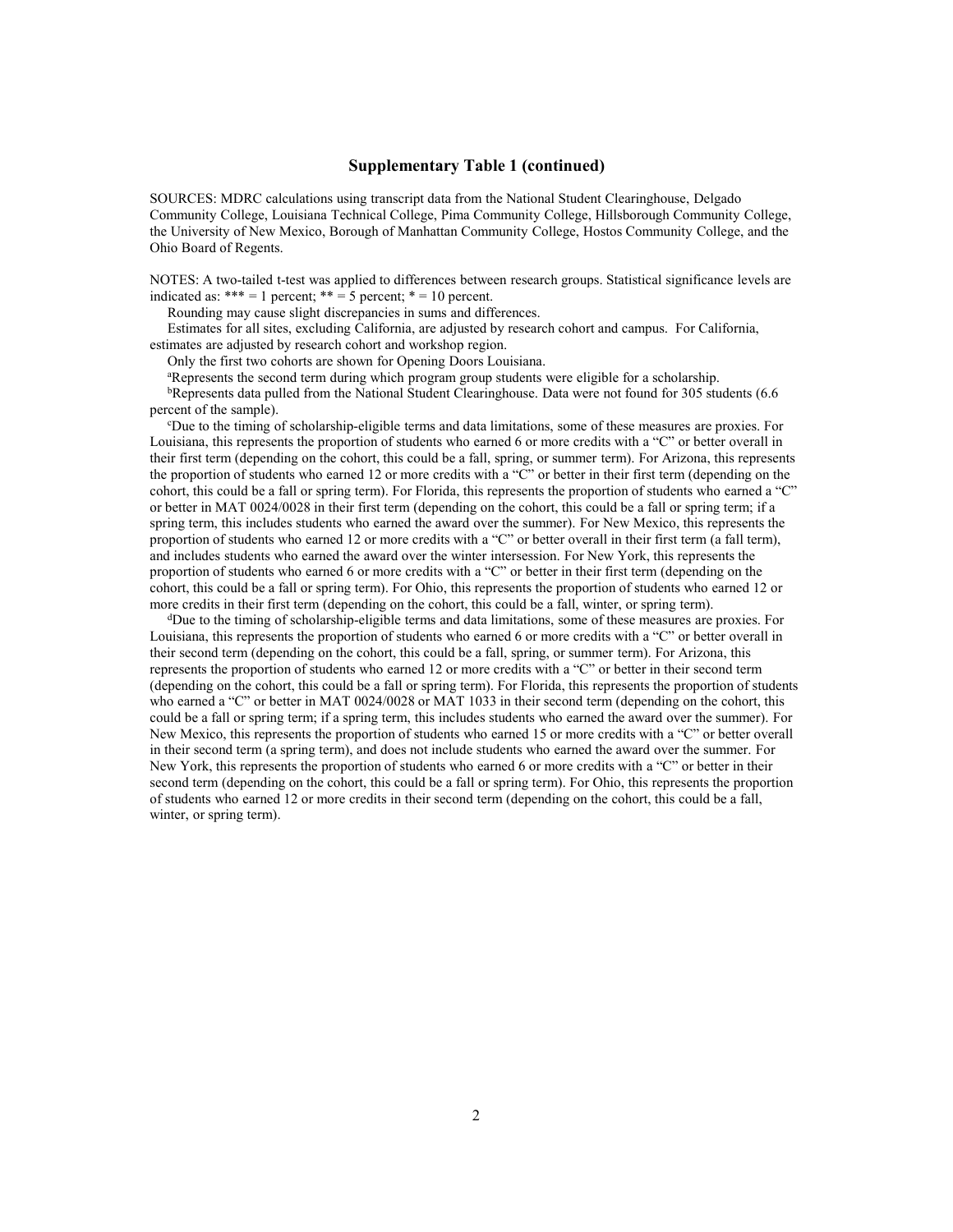# **Supplementary Table 2**

# **Year 2 Academic Outcomes Among Sample Members**

|                                                                  |       | Sample Program | Control |                  | Percentage |
|------------------------------------------------------------------|-------|----------------|---------|------------------|------------|
| Program                                                          | Size  | Group          |         | Group Difference | Change     |
| <u>Registered at the beginning of second year (%)</u>            |       |                |         |                  |            |
| Opening Doors Louisiana                                          | 537   | 30.1           | 22.9    | $7.2$ **         | 31.6       |
| California <sup>a</sup>                                          | 4,642 | 81.4           | 79.0    | $2.4*$           | 3.0        |
| New Mexico                                                       | 1,081 | 77.6           | 78.5    | $-0.9$           | $-1.2$     |
| New York                                                         | 1,502 | 61.9           | 60.7    | 1.2              | 2.0        |
| Ohio                                                             | 2,285 | 63.2           | 61.6    | 1.6              | 2.5        |
| Credits earned as of two years after random assignment           |       |                |         |                  |            |
| Opening Doors Louisiana                                          | 537   | 13.7           | 10.0    | $3.7***$         | 36.9       |
| New Mexico                                                       | 1,081 | 46.5           | 44.3    | $2.2*$           | 5.1        |
| New York                                                         | 1,502 | 26.7           | 25.6    | 1.1              | 4.3        |
| Ohio                                                             | 2,285 | 24.8           | 22.4    | $2.4***$         | 10.6       |
| <u>Met academic benchmark in third term <math>(\%)^b</math></u>  |       |                |         |                  |            |
| Opening Doors Louisiana                                          | 537   | 14.7           | 11.1    | 3.6              | 32.3       |
| New Mexico                                                       | 1,081 | 50.7           | 32.3    | $18.4$ ***       | 57.1       |
| New York                                                         | 1,502 | 44.0           | 44.2    | $-0.2$           | $-0.4$     |
| Ohio                                                             | 2,285 | 16.1           | 13.8    | 2.3              | 16.5       |
| <u>Met academic benchmark in fourth term <math>(\%)^c</math></u> |       |                |         |                  |            |
| Opening Doors Louisiana                                          | 537   | 4.9            | 5.2     | $-0.3$           | $-5.2$     |
| New Mexico                                                       | 1,081 | 42.4           | 30.3    | $12.1$ ***       | 39.9       |
| New York                                                         | 1,502 | 33.4           | 34.1    | $-0.7$           | $-1.9$     |
| Ohio                                                             | 2,285 | 14.6           | 10.8    | $3.8***$         | 35.7       |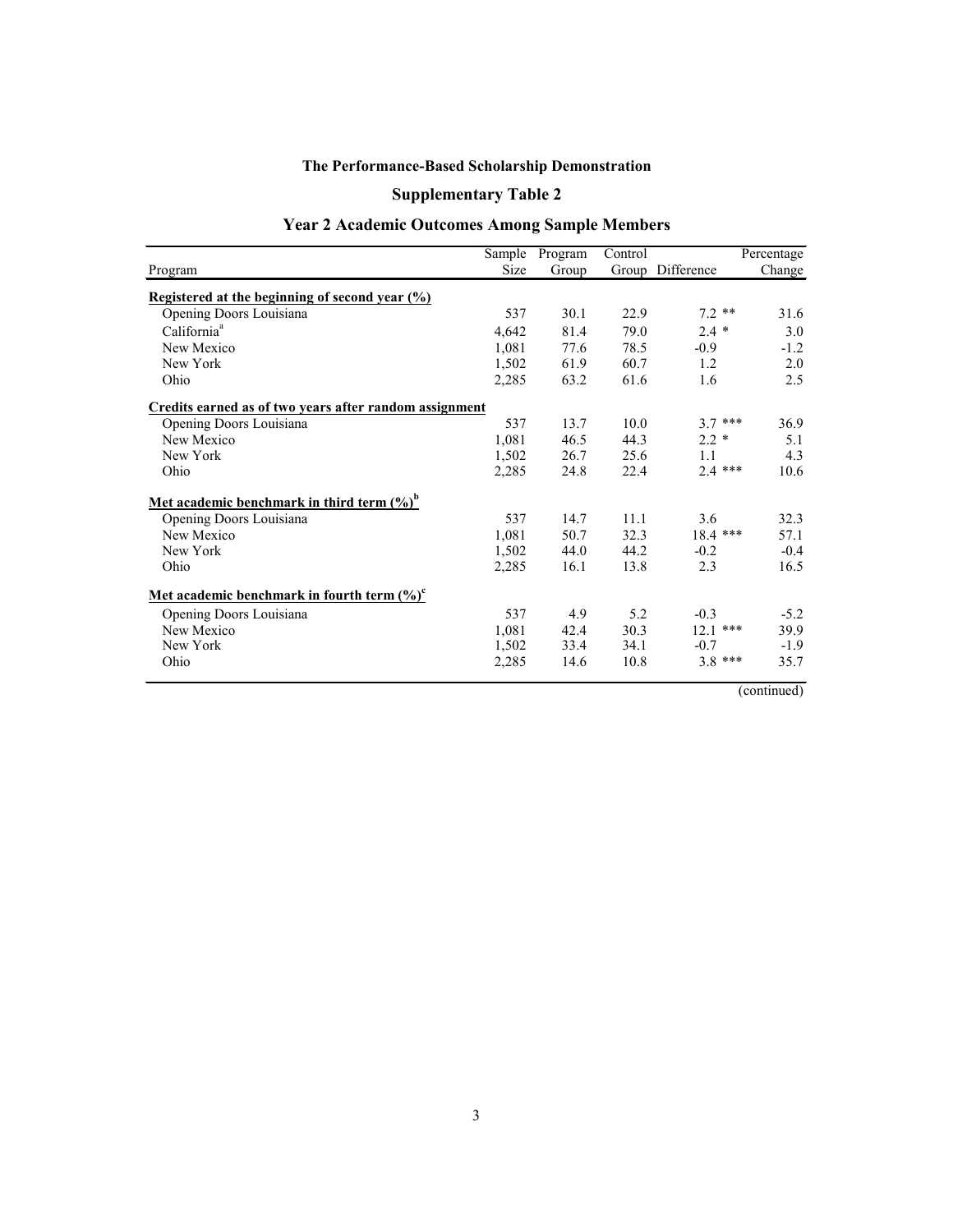#### **Supplementary Table 2 (continued)**

SOURCES: MDRC calculations using transcript data from the National Student Clearinghouse, Delgado Community College, Louisiana Technical College, the University of New Mexico, Borough of Manhattan Community College, Hostos Community College, and the Ohio Board of Regents.

NOTES: A two-tailed t-test was applied to differences between research groups. Statistical significance levels are indicated as:  $*** = 1$  percent;  $** = 5$  percent;  $* = 10$  percent.

Rounding may cause slight discrepancies in sums and differences.

Estimates for all sites, excluding California, are adjusted by research cohort and campus. For California, estimates are adjusted by research cohort and workshop region.

Only the first two cohorts are shown for Opening Doors Louisiana.

aRepresents data pulled from the National Student Clearinghouse. Data were not found for 305 students (6.6 percent of the sample).

bDue to the timing of scholarship-eligible terms and data limitations, some of these measures are proxies. For Louisiana, this represents the proportion of students who earned 6 or more credits with a "C" or better overall in the first term of their second year (depending on the cohort, this could be a fall, spring, or summer term). Program group students were no longer eligible for a performance-based scholarship during this time. For New Mexico, this represents the proportion of students who earned 15 or more credits with a "C" or better overall in the first term of their second year (a fall term), and includes students who earned the award over the winter intersession. Program group students were still eligible for a performance-based scholarship during this time. For New York, this represents the proportion of students who earned 6 or more credits with a "C" or better in the first term of their second year (depending on the cohort, this could be a fall or spring term). Program group students were no longer eligible for a performance-based scholarship during this time. For Ohio, this represents the proportion of students who earned 12 or more credits in the first term of their second year (depending on the cohort, this could be a fall, winter, or spring term). Program group students were no longer eligible for a performance-based scholarship during this time.

c Due to the timing of scholarship-eligible terms and data limitations, some of these measures are proxies. For Louisiana, this represents the proportion of students who earned 6 or more credits with a "C" or better overall in the second term of their second year (depending on the cohort, this could be a fall, spring, or summer term). Program group students were no longer eligible for a performance-based scholarship during this time. For New Mexico, this represents the proportion of students who earned 15 or more credits with a "C" or better overall in their second term of their second year (a spring term), and does not include students who earned the award over the summer. Program group students were still eligible for a performance-based scholarship during this time. For New York, this represents the proportion of students who earned 6 or more credits with a "C" or better in the second term of their second year (depending on the cohort, this could be a fall or spring term). Program group students were no longer eligible for a performance-based scholarship during this time. For Ohio, this represents the proportion of students who earned 12 or more credits in the second term of their second year (depending on the cohort, this could be a fall, winter, or spring term). Program group students were no longer eligible for a performance-based scholarship during this time.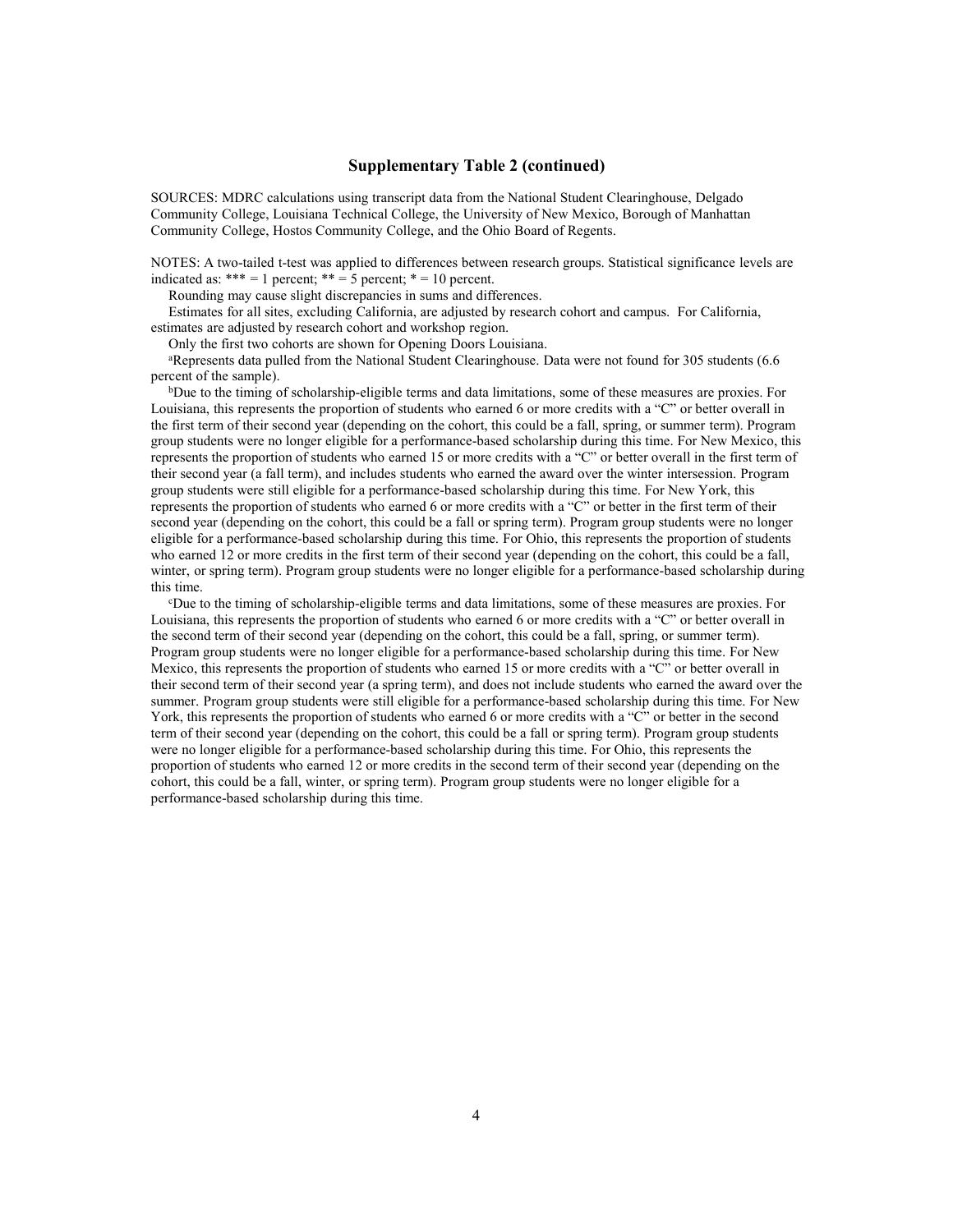#### **Supplementary Table 3**

# **Credits Earned as of the End of the First Year at Five Sites, by Subgroup**

| Subgroup                                            | Sample<br>Size | Program<br>Group | Control      | Group Difference      | Standard<br>Error | Difference<br><b>Between</b><br>Subgroups |
|-----------------------------------------------------|----------------|------------------|--------------|-----------------------|-------------------|-------------------------------------------|
| Gender                                              |                |                  |              |                       |                   | $\dagger$                                 |
| Male<br>Female                                      | 2,588<br>4,383 | 17.5<br>17.2     | 15.7<br>16.2 | $1.8***$<br>$1.0***$  | 0.4<br>0.3        |                                           |
| Sample size                                         | 6,971          |                  |              |                       |                   |                                           |
| <b>Hispanic</b>                                     |                |                  |              |                       |                   |                                           |
| Yes<br>No                                           | 2,845<br>4,033 | 17.9<br>16.9     | 16.8<br>15.4 | $1.1***$<br>$1.5***$  | 0.4<br>0.3        |                                           |
| Sample size                                         | 6,878          |                  |              |                       |                   |                                           |
| Parent                                              |                |                  |              |                       |                   |                                           |
| Yes<br>No                                           | 3,721<br>3,212 | 15.5<br>19.4     | 14.1<br>18.3 | $1.4$ ***<br>$1.1***$ | 0.3<br>0.3        |                                           |
| Sample size                                         | 6,933          |                  |              |                       |                   |                                           |
| Younger than 20 years old                           |                |                  |              |                       |                   |                                           |
| Yes<br>No                                           | 1,826<br>5,145 | 21.6<br>15.8     | 20.6<br>14.4 | $1.0**$<br>$1.4***$   | 0.5<br>0.3        |                                           |
| Sample size                                         | 6,971          |                  |              |                       |                   |                                           |
| <b>First in family to attend college</b>            |                |                  |              |                       |                   |                                           |
| Yes<br>$\rm No$                                     | 2,211<br>4,574 | 16.9<br>17.5     | 15.3<br>16.5 | $1.6***$<br>$1.0***$  | 0.4<br>0.3        |                                           |
| Sample size                                         | 6,785          |                  |              |                       |                   |                                           |
| <b>Employed at the beginning of the program</b>     |                |                  |              |                       |                   |                                           |
| Yes<br>No                                           | 3,424<br>3,413 | 17.2<br>17.5     | 15.9<br>16.2 | $1.3***$<br>$1.3***$  | 0.3<br>0.4        |                                           |
| Sample size                                         | 6,837          |                  |              |                       |                   |                                           |
| In a program with a services component <sup>a</sup> |                |                  |              |                       |                   |                                           |
| Yes<br>No                                           | 3,184<br>3,787 | 19.0<br>15.9     | 17.7<br>14.6 | $1.2$ ***<br>$1.4***$ | 0.4<br>0.3        |                                           |
| Sample size                                         | 6,971          |                  |              |                       |                   |                                           |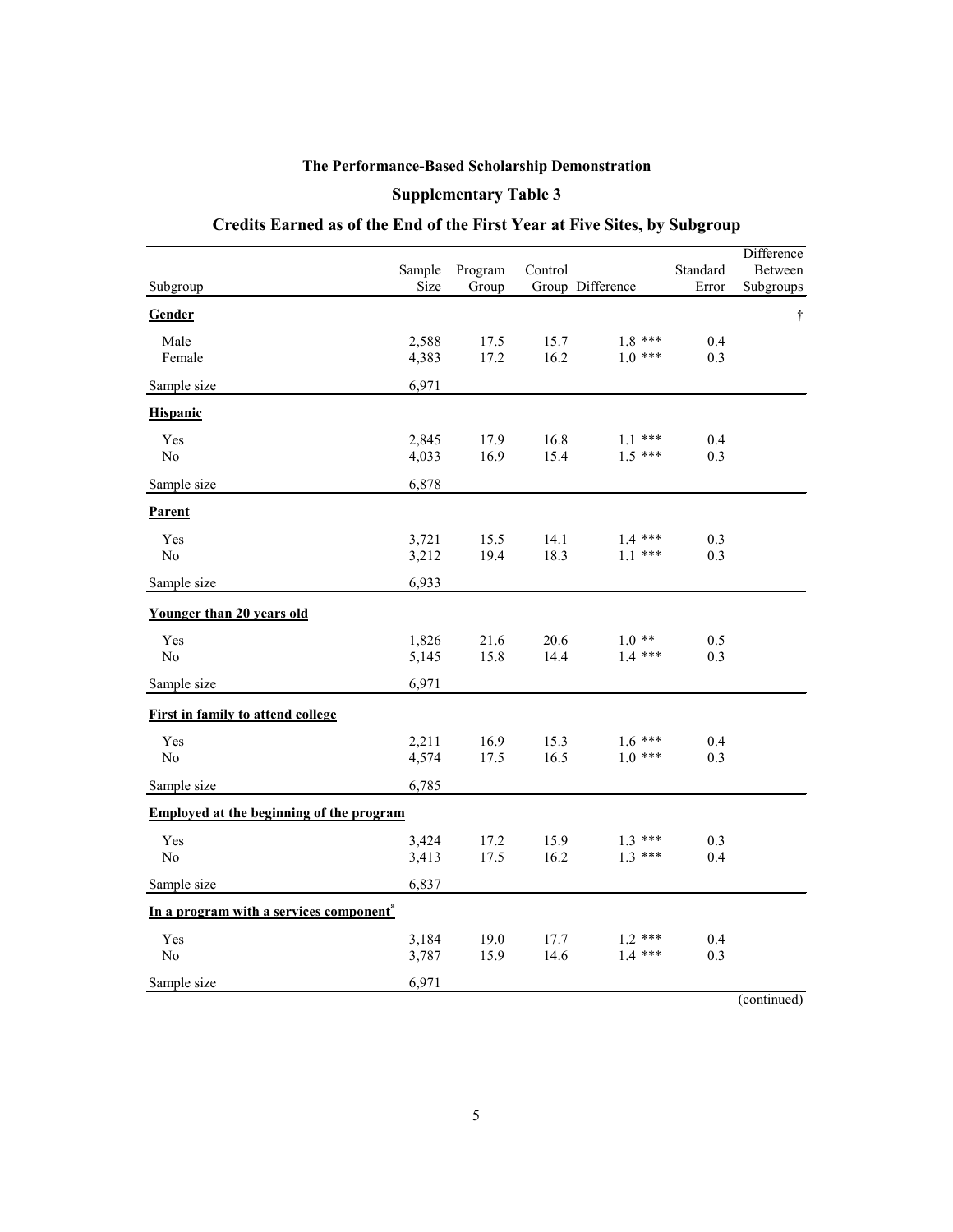#### **Supplementary Table 3 (continued)**

SOURCES: MDRC calculations using Baseline Information Form (BIF) data and transcript data from Pima Community College, Hillsborough Community College, the University of New Mexico, Borough of Manhattan Community College, Hostos Community College, and the Ohio Board of Regents.

NOTES: A two-tailed t-test was applied to differences between research groups. Statistical significance levels are indicated as:  $*** = 1$  percent;  $** = 5$  percent;  $* = 10$  percent.

A two-tailed t-test was applied to differences in impacts between subgroups. Statistical significance levels are indicated as:  $\uparrow \uparrow \uparrow = 1$  percent;  $\uparrow \uparrow = 5$  percent;  $\uparrow = 10$  percent.

Rounding may cause slight discrepancies in sums and differences.

Estimates are adjusted by research cohort and campus.

<sup>a</sup>The programs with service components, such as advising or tutoring, were located in Arizona, Florida, and New Mexico.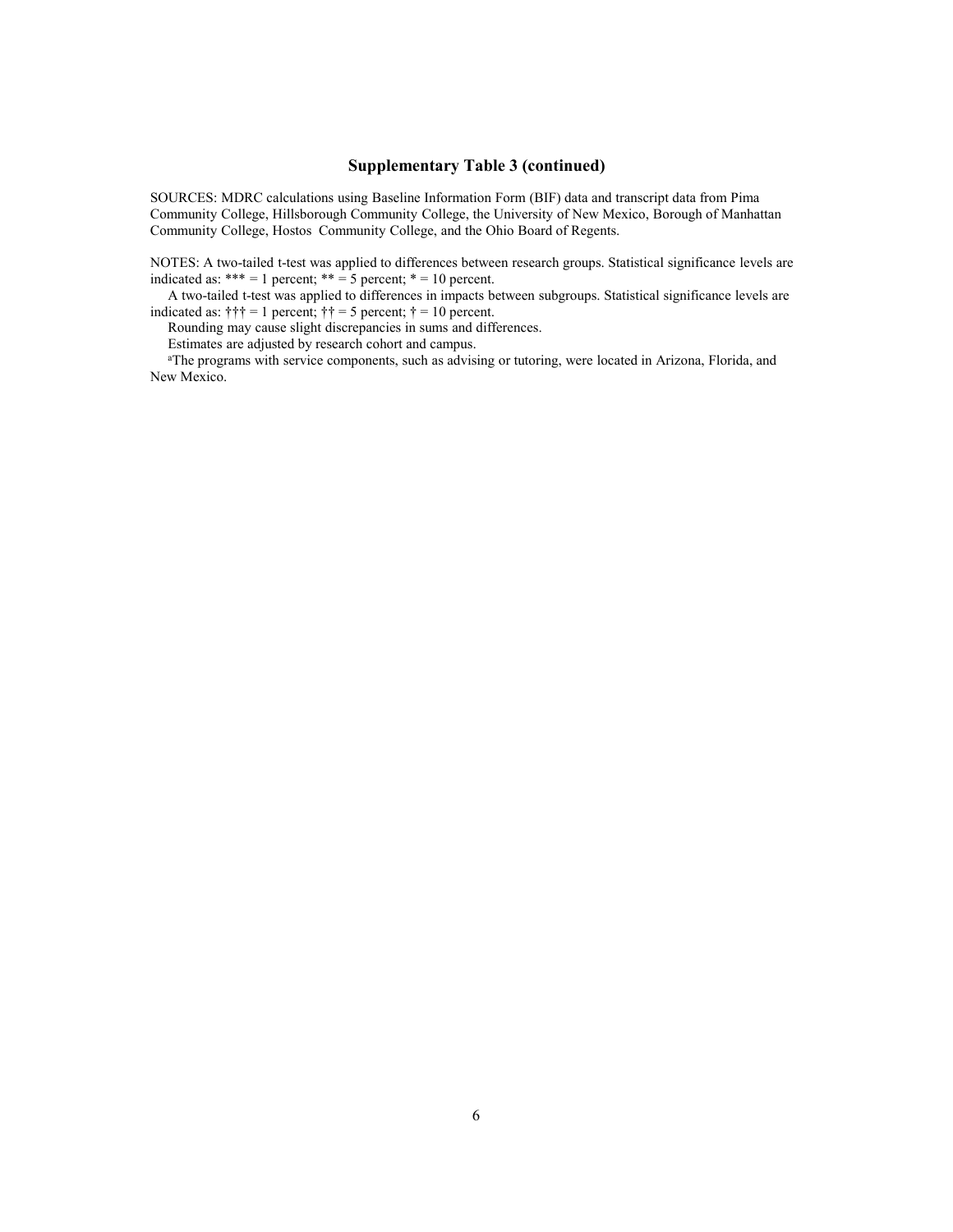# **Supplementary Table 4**

# **Percentage Registered at the Beginning of the Second Year at Six Sites, by Subgroup**

| Group Difference<br>Error<br>Subgroup<br>Size<br>Group<br>Gender<br>3,956<br>71.3<br>68.5<br>$2.8 *$<br>Male<br>1.5<br>Female<br>6,903<br>72.0<br>71.2<br>0.8<br>1.1<br>Sample size<br>10,859<br>Hispanic<br>Yes<br>5,170<br>74.3<br>71.7<br>$2.6**$<br>1.3<br>69.4<br>68.9<br>No<br>5,562<br>0.5<br>1.3<br>Sample size<br>10,732<br>Parent <sup>a</sup><br>61.4<br>60.8<br>Yes<br>3,484<br>0.6<br>1.7<br>No<br>2,701<br>68.6<br>68.0<br>0.5<br>1.8<br>Sample size<br>6,185<br>Younger than 20 years old<br>6,173<br>79.3<br>77.5<br>$1.9*$<br>Yes<br>1.1<br>No<br>4,687<br>61.7<br>60.8<br>1.4<br>0.9<br>10,860<br>Sample size<br>First in family to attend college<br>4,442<br>72.8<br>70.5<br>$2.3 *$<br>Yes<br>1.4<br>No<br>6,215<br>71.0<br>70.3<br>$0.8\,$<br>1.2<br>Sample size<br>10,657<br><b>Employed at the beginning of the program</b> <sup>a</sup><br>Yes<br>3,100<br>65.8<br>65.5<br>0.4<br>1.7<br>No<br>3,003<br>63.7<br>62.3<br>1.4<br>1.8<br>6,103<br>Sample size<br>In a program with a services component <sup>b</sup><br>Yes<br>2,431<br>67.7<br>67.7<br>$0.0\,$<br>1.9<br>No<br>8,429<br>72.9<br>71.0<br>$1.9*$<br>$1.0\,$<br>10,860<br>Sample size | Sample | Program | Control | Standard | Difference<br>Between |
|---------------------------------------------------------------------------------------------------------------------------------------------------------------------------------------------------------------------------------------------------------------------------------------------------------------------------------------------------------------------------------------------------------------------------------------------------------------------------------------------------------------------------------------------------------------------------------------------------------------------------------------------------------------------------------------------------------------------------------------------------------------------------------------------------------------------------------------------------------------------------------------------------------------------------------------------------------------------------------------------------------------------------------------------------------------------------------------------------------------------------------------------------------------------------|--------|---------|---------|----------|-----------------------|
|                                                                                                                                                                                                                                                                                                                                                                                                                                                                                                                                                                                                                                                                                                                                                                                                                                                                                                                                                                                                                                                                                                                                                                           |        |         |         |          | Subgroups             |
|                                                                                                                                                                                                                                                                                                                                                                                                                                                                                                                                                                                                                                                                                                                                                                                                                                                                                                                                                                                                                                                                                                                                                                           |        |         |         |          |                       |
|                                                                                                                                                                                                                                                                                                                                                                                                                                                                                                                                                                                                                                                                                                                                                                                                                                                                                                                                                                                                                                                                                                                                                                           |        |         |         |          |                       |
|                                                                                                                                                                                                                                                                                                                                                                                                                                                                                                                                                                                                                                                                                                                                                                                                                                                                                                                                                                                                                                                                                                                                                                           |        |         |         |          |                       |
|                                                                                                                                                                                                                                                                                                                                                                                                                                                                                                                                                                                                                                                                                                                                                                                                                                                                                                                                                                                                                                                                                                                                                                           |        |         |         |          |                       |
|                                                                                                                                                                                                                                                                                                                                                                                                                                                                                                                                                                                                                                                                                                                                                                                                                                                                                                                                                                                                                                                                                                                                                                           |        |         |         |          |                       |
|                                                                                                                                                                                                                                                                                                                                                                                                                                                                                                                                                                                                                                                                                                                                                                                                                                                                                                                                                                                                                                                                                                                                                                           |        |         |         |          |                       |
|                                                                                                                                                                                                                                                                                                                                                                                                                                                                                                                                                                                                                                                                                                                                                                                                                                                                                                                                                                                                                                                                                                                                                                           |        |         |         |          |                       |
|                                                                                                                                                                                                                                                                                                                                                                                                                                                                                                                                                                                                                                                                                                                                                                                                                                                                                                                                                                                                                                                                                                                                                                           |        |         |         |          |                       |
|                                                                                                                                                                                                                                                                                                                                                                                                                                                                                                                                                                                                                                                                                                                                                                                                                                                                                                                                                                                                                                                                                                                                                                           |        |         |         |          |                       |
|                                                                                                                                                                                                                                                                                                                                                                                                                                                                                                                                                                                                                                                                                                                                                                                                                                                                                                                                                                                                                                                                                                                                                                           |        |         |         |          |                       |
|                                                                                                                                                                                                                                                                                                                                                                                                                                                                                                                                                                                                                                                                                                                                                                                                                                                                                                                                                                                                                                                                                                                                                                           |        |         |         |          |                       |
|                                                                                                                                                                                                                                                                                                                                                                                                                                                                                                                                                                                                                                                                                                                                                                                                                                                                                                                                                                                                                                                                                                                                                                           |        |         |         |          |                       |
|                                                                                                                                                                                                                                                                                                                                                                                                                                                                                                                                                                                                                                                                                                                                                                                                                                                                                                                                                                                                                                                                                                                                                                           |        |         |         |          |                       |
|                                                                                                                                                                                                                                                                                                                                                                                                                                                                                                                                                                                                                                                                                                                                                                                                                                                                                                                                                                                                                                                                                                                                                                           |        |         |         |          |                       |
|                                                                                                                                                                                                                                                                                                                                                                                                                                                                                                                                                                                                                                                                                                                                                                                                                                                                                                                                                                                                                                                                                                                                                                           |        |         |         |          |                       |
|                                                                                                                                                                                                                                                                                                                                                                                                                                                                                                                                                                                                                                                                                                                                                                                                                                                                                                                                                                                                                                                                                                                                                                           |        |         |         |          |                       |
|                                                                                                                                                                                                                                                                                                                                                                                                                                                                                                                                                                                                                                                                                                                                                                                                                                                                                                                                                                                                                                                                                                                                                                           |        |         |         |          |                       |
|                                                                                                                                                                                                                                                                                                                                                                                                                                                                                                                                                                                                                                                                                                                                                                                                                                                                                                                                                                                                                                                                                                                                                                           |        |         |         |          |                       |
|                                                                                                                                                                                                                                                                                                                                                                                                                                                                                                                                                                                                                                                                                                                                                                                                                                                                                                                                                                                                                                                                                                                                                                           |        |         |         |          |                       |
|                                                                                                                                                                                                                                                                                                                                                                                                                                                                                                                                                                                                                                                                                                                                                                                                                                                                                                                                                                                                                                                                                                                                                                           |        |         |         |          |                       |
|                                                                                                                                                                                                                                                                                                                                                                                                                                                                                                                                                                                                                                                                                                                                                                                                                                                                                                                                                                                                                                                                                                                                                                           |        |         |         |          |                       |
|                                                                                                                                                                                                                                                                                                                                                                                                                                                                                                                                                                                                                                                                                                                                                                                                                                                                                                                                                                                                                                                                                                                                                                           |        |         |         |          |                       |
|                                                                                                                                                                                                                                                                                                                                                                                                                                                                                                                                                                                                                                                                                                                                                                                                                                                                                                                                                                                                                                                                                                                                                                           |        |         |         |          |                       |
|                                                                                                                                                                                                                                                                                                                                                                                                                                                                                                                                                                                                                                                                                                                                                                                                                                                                                                                                                                                                                                                                                                                                                                           |        |         |         |          |                       |
|                                                                                                                                                                                                                                                                                                                                                                                                                                                                                                                                                                                                                                                                                                                                                                                                                                                                                                                                                                                                                                                                                                                                                                           |        |         |         |          |                       |
|                                                                                                                                                                                                                                                                                                                                                                                                                                                                                                                                                                                                                                                                                                                                                                                                                                                                                                                                                                                                                                                                                                                                                                           |        |         |         |          |                       |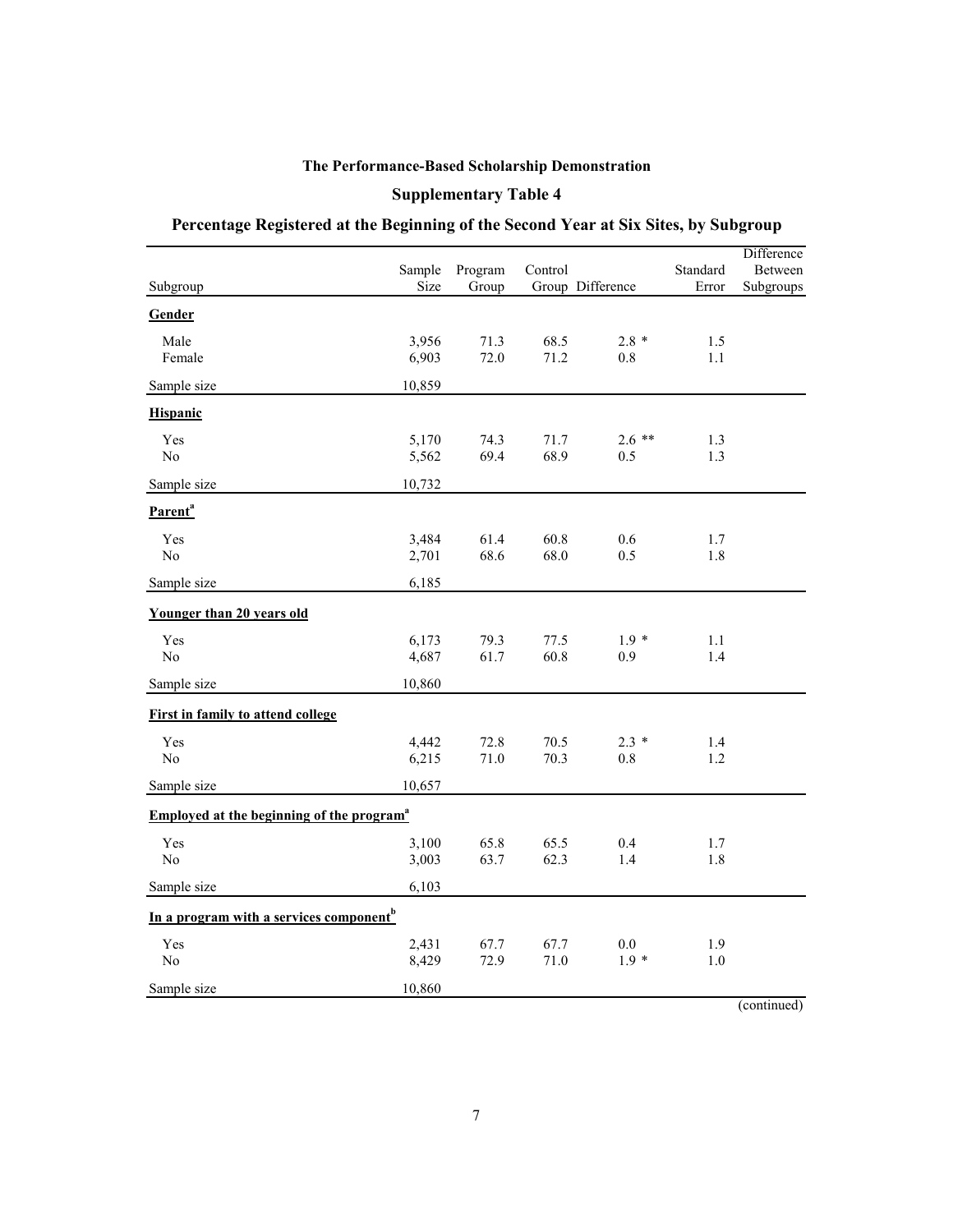#### **Supplementary Table 4 (continued)**

SOURCES: MDRC calculations using Baseline Information Form (BIF) data and transcript data from the National Student Clearinghouse, Pima Community College, Hillsborough Community College, the University of New Mexico, Borough of Manhattan Community College, Hostos Community College, and the Ohio Board of Regents.

NOTES: A two-tailed t-test was applied to differences between research groups. Statistical significance levels are indicated as: \*\*\* = 1 percent; \*\* = 5 percent; \* = 10 percent.

A two-tailed t-test was applied to differences in impacts between subgroups. Statistical significance levels are indicated as:  $\ddagger \ddagger \ddagger = 1$  percent;  $\ddagger = 5$  percent;  $\ddagger = 10$  percent.

Rounding may cause slight discrepancies in sums and differences.

Estimates for all sites, excluding California, are adjusted by research cohort and campus. For California, estimates are adjusted by research cohort and workshop region.

Results shown include the first two of three cohorts in Arizona and Florida.

aData on parental status and employment were not collected for California students.

<sup>b</sup>The programs with service components, such as advising or tutoring, were located in Arizona, Florida, and New Mexico.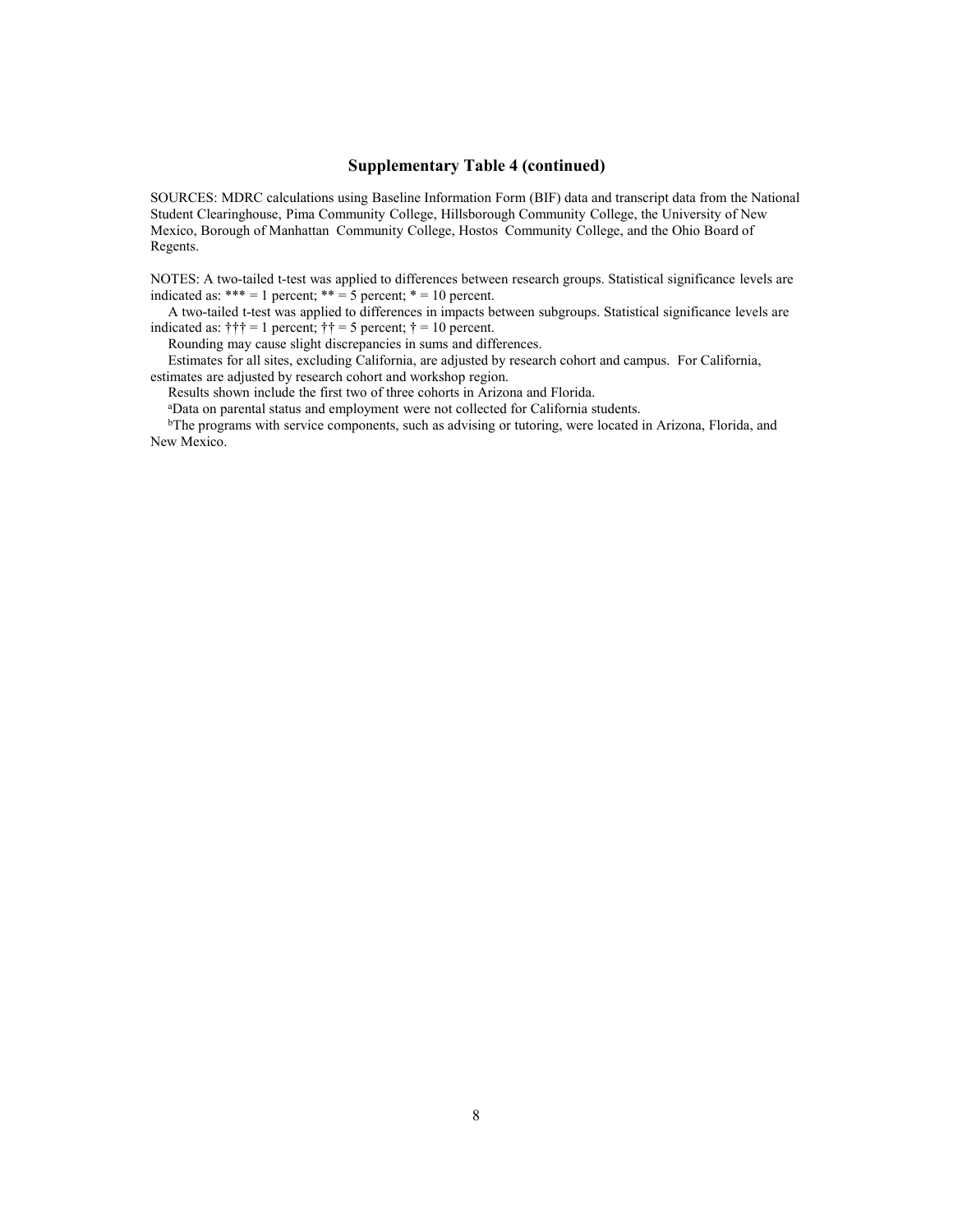#### **Supplementary Table 5**

#### **Year 1 Financial Aid Outcomes**

|                                                   | Sample      | Program | Control      |                  | Percentage |
|---------------------------------------------------|-------------|---------|--------------|------------------|------------|
| Program                                           | <b>Size</b> | Group   |              | Group Difference | Change     |
| Total financial aid received (\$)                 |             |         |              |                  |            |
| New Mexico                                        | 1.081       | 11,098  | 10,167       | 932 ***          | 9.2        |
| New York                                          | 1,502       | 8,048   | 5,839        | $2.209$ ***      | 37.8       |
| Ohio                                              | 2,285       | 7,947   | 7,445        | $502$ ***        | 6.7        |
| Total performance-based scholarship received (\$) |             |         |              |                  |            |
| New Mexico                                        | 1,081       | 1,440   | $\mathbf{0}$ | $1.440$ ***      |            |
| New York                                          | 1,502       | 2,050   | $\theta$     | $2,050$ ***      |            |
| Ohio                                              | 2,285       | 765     | $\theta$     | $765$ ***        |            |
| Total loans received (\$)                         |             |         |              |                  |            |
| New Mexico                                        | 1,081       | 1,179   | 1,525        | $-347$ **        | $-22.7$    |
| New York                                          | 1,502       | 1,042   | 1,033        | 10               | 0.9        |
| Ohio                                              | 2,285       | 2,853   | 3,187        | $-334$ ***       | $-10.5$    |

SOURCES: MDRC calculations using financial aid data from the CUNY Institutional Research Database, the University of New Mexico, Lorain County Community College, Owens Community College, and Sinclair Community College.

NOTES: A two-tailed t-test was applied to differences between the research groups. Statistical significance levels are indicated as: \*\*\* = 1 percent; \*\* = 5 percent; and  $* = 10$  percent.

Rounding may cause slight discrepancies in sums and differences.

Estimates are adjusted by research cohort and campus.

The financial aid outcomes for the New York study represent financial aid awarded, which is distinct from financial aid received. The financial aid outcomes for the New Mexico and Ohio studies represent financial aid received.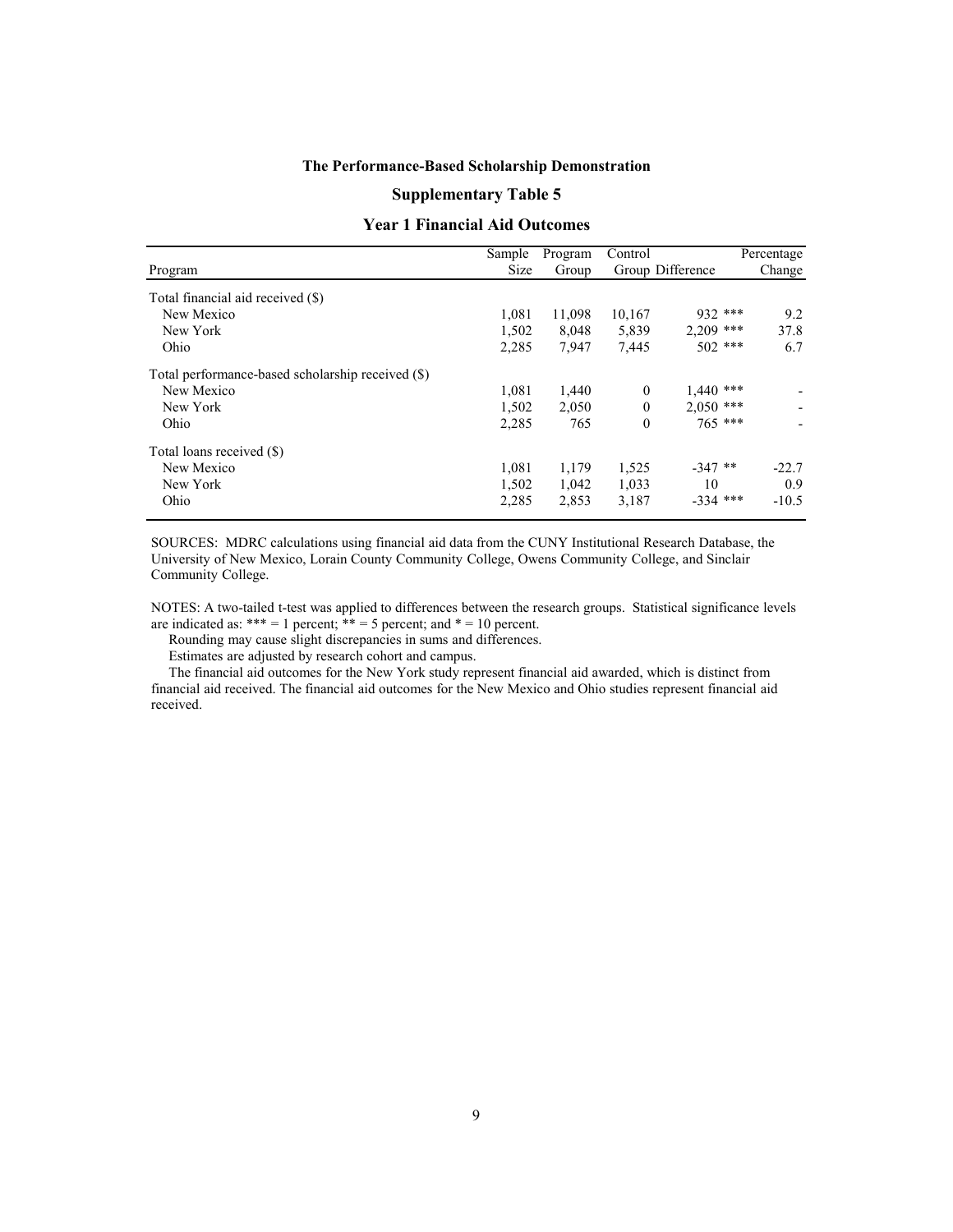#### **Supplementary Figure 1**



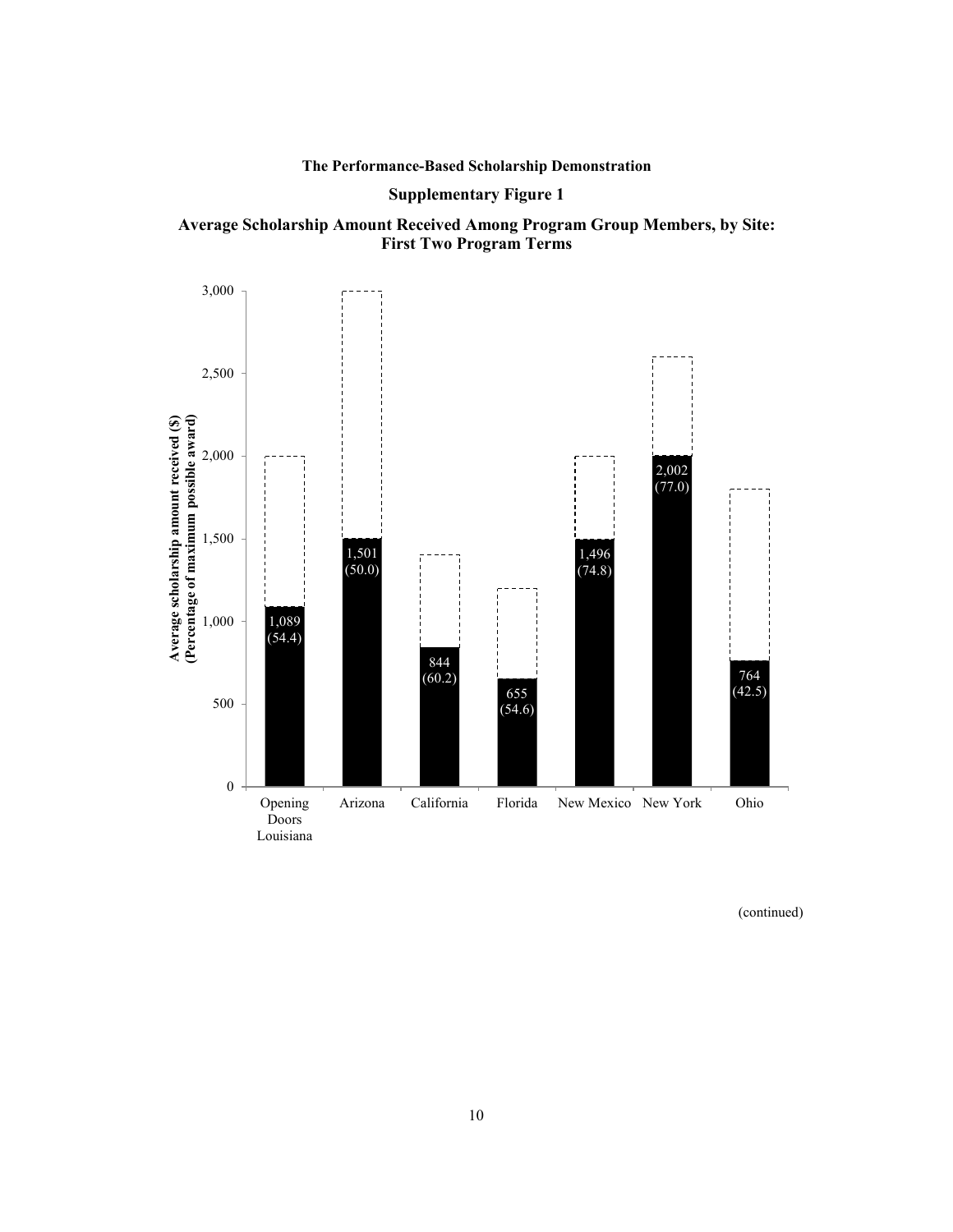#### **Supplementary Figure 1 (continued)**

SOURCES: MDRC calculations using scholarship payment data from Delgado Community College, Louisiana Technical College, Pima Community College, the California Student Aid Commission, Hillsborough Community College, Lorain County Community College, Owens Community College, Sinclair Community College, the University of New Mexico, Borough of Manhattan Community College, and Hostos Community College.

NOTES: Dotted lines above the bars represent the maximum amount of money for which students were eligible over the first year of the program.

Results for California exclude scholarship type 1, which is not performance-based. The dotted line representing the maximum amount available is the average scholarship amount for which students were eligible across all scholarship types, excluding type 1.

Results for Florida include a fall and spring term, plus an additional summer term during which students could earn a scholarship. For the last cohort, fall 2011, the summer-term scholarship amounts may change slightly when additional data are processed.